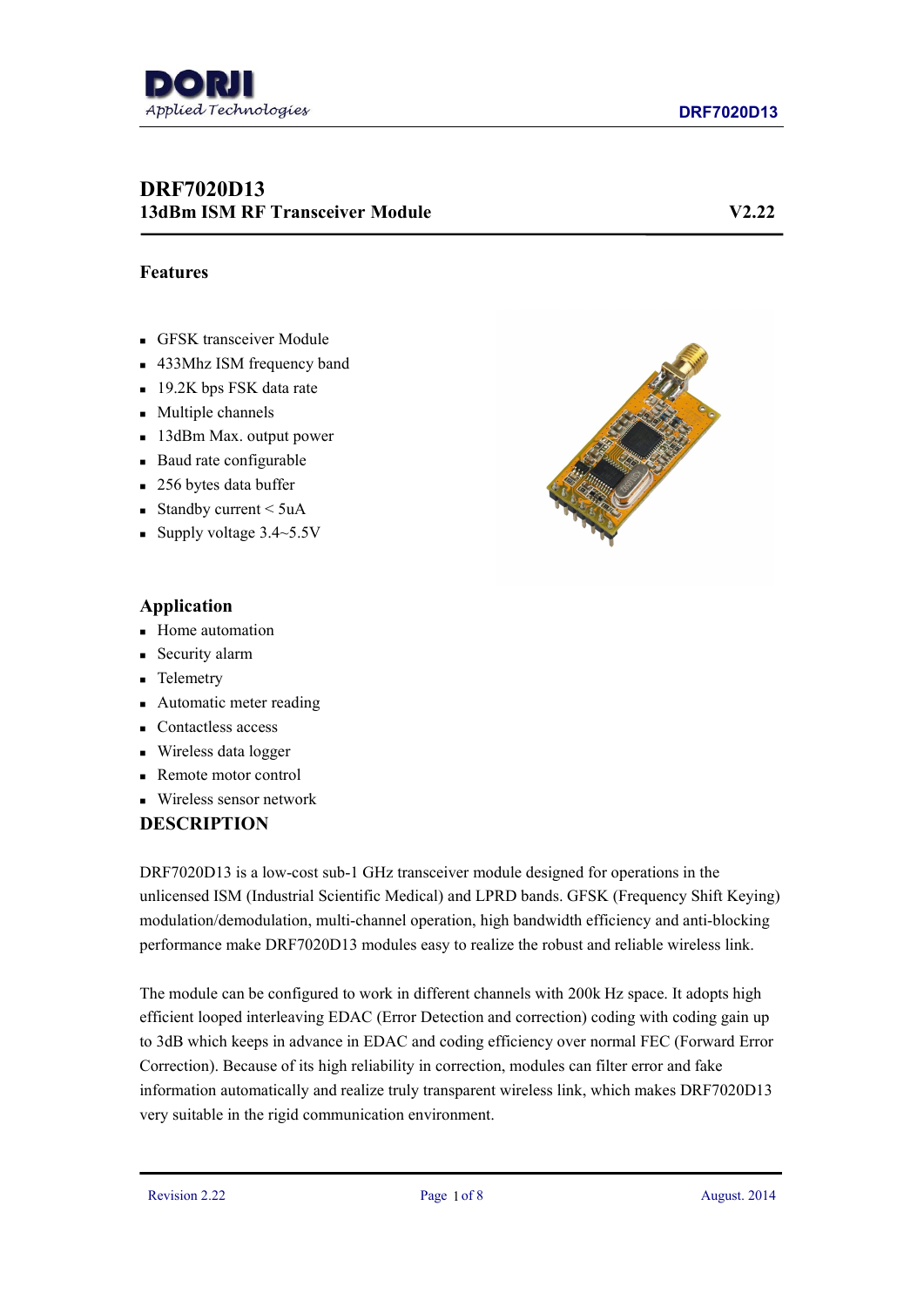

DRF7020D13 integrates 256 bytes buffer. When the buffer is empty, users can transfer 256 bytes data per time and even limitless data transfer can be achieved as long as RF data rate (RF module to RF module) is configured to be faster than UART data rate (MCU to RF module). The module provides standard UART/TTL interface for selection. Users can choose seven data rates and three parity checks which make DRF7020D13 possibly tailor-made for different applications. DRF7020D13 operates at 3.3~5.5V with extra low standby current which makes it suitable for battery powered-up applications.

## **PIN FUNCTIONS**

| <b>PIN</b>     | <b>Name</b> | <b>Function</b> | <b>Description</b>     |
|----------------|-------------|-----------------|------------------------|
|                | <b>GND</b>  | Ground          | Ground $(0V)$          |
| 2              | <b>VCC</b>  | Power           | Power supply           |
| 3              | EN          | Input           | Enable pin $(>1.6V)$ ; |
| $\overline{4}$ | <b>RXD</b>  | Input           | UART input, TTL level  |
| 5              | <b>TXD</b>  | Output          | UART output, TTL level |
| 6              | <b>AUX</b>  | Output          | Data In/Out indication |
| 7              | <b>SET</b>  | Input           | Parameter setting pin  |

**Table 1 DRF7020D13 Pin functions**

# **ELECTRICAL SPECIFICATIONS**

| <b>Symbol</b>             | <b>Parameter (condition)</b>    | Min.  | Typ.        | Max. | <b>Units</b>    |
|---------------------------|---------------------------------|-------|-------------|------|-----------------|
| <b>VCC</b>                | Supply Voltage                  | 3.4   |             | 5.5  | V               |
| Temp                      | Operating temperature range     | $-30$ | 25          | 85   | $\rm ^{\circ}C$ |
| RH                        | Operating relative humidity     | 10    |             | 90   | $\frac{0}{0}$   |
| Freq                      | Frequency range                 | 418   |             | 455  | <b>MHz</b>      |
| FDEV                      | Modulation deviation            |       | 28.8        |      | KHz             |
| Mod                       | Modulation type                 |       | <b>GFSK</b> |      |                 |
| $\overline{\mathrm{IDD}}$ | Receive mode                    |       | 28          |      | mA              |
|                           | Transmit mode @ 10dBm           |       | 35          |      | mA              |
|                           | Sleep mode                      |       |             | 5    | uA              |
| Pout                      | Output power                    |       |             | 13   | dBm             |
| Sen                       | Receiving sensitivity $@1K$ bps |       | $-118$      |      | dBm             |
| <b>DRFSK</b>              | GFSK data rate                  | 2.4   | 9.6         | 19.2 | Kbps            |
| <b>DR</b> IN              | UART data rate                  | 1.2   |             | 57.6 | Kbps            |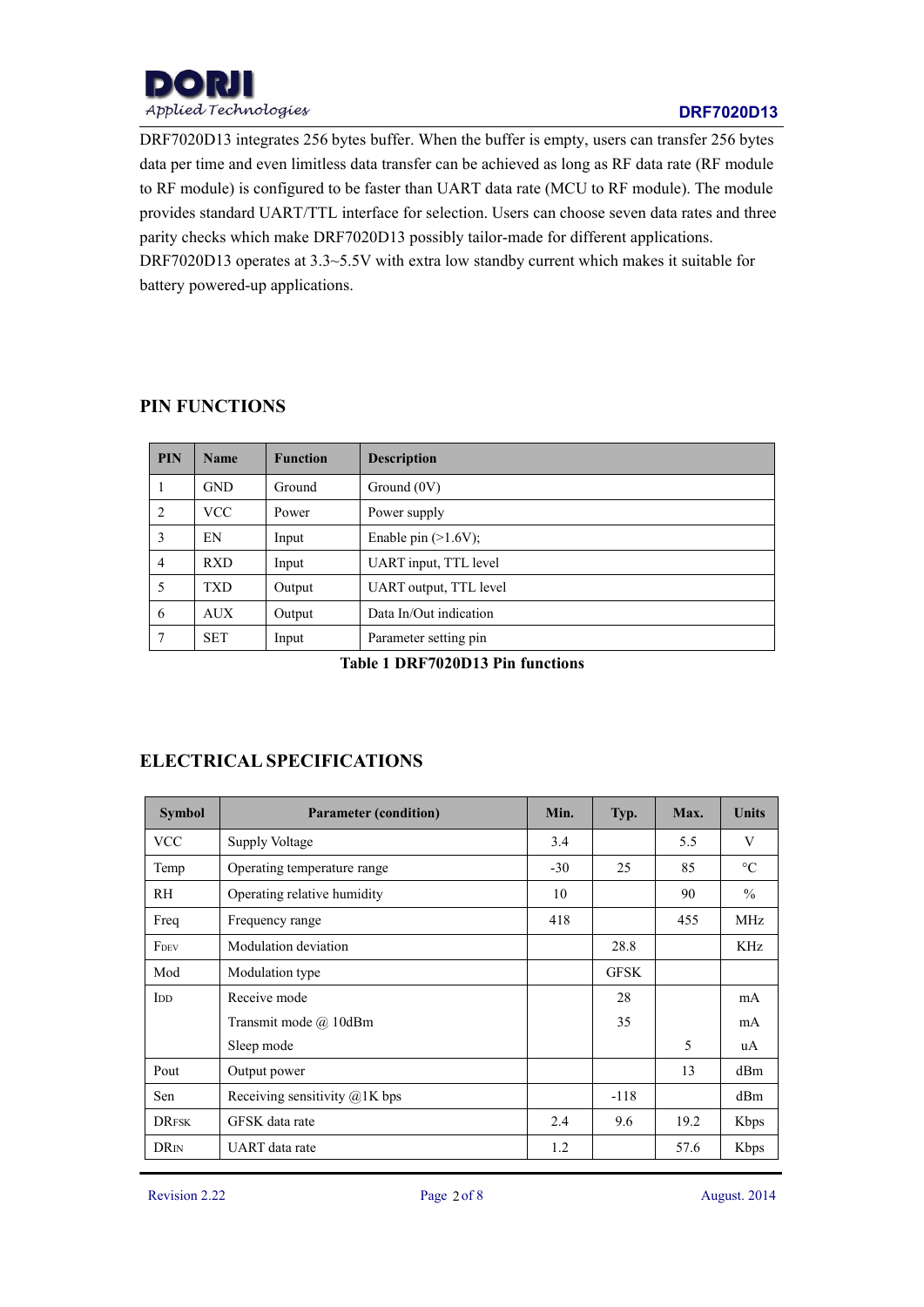

### **DRF7020D13**

| Ts          | Switching time    | ~   | ms  |
|-------------|-------------------|-----|-----|
| $\rm{CHBW}$ | Channel spacing   | 200 | kHz |
| ZANT        | Antenna Impedance | 50  | Ohm |

**Table 2 DRF7020D13 Electrical Specifications**

# **ABSOLUTE MAXIMUM RATINGS**

| <b>Symbol</b>   | <b>Parameter</b>    | Min.   | Max.      | <b>Units</b>    |
|-----------------|---------------------|--------|-----------|-----------------|
| <b>VCC</b>      | Supply Voltage      | $-0.3$ | 5.5       |                 |
| $V_I$           | Input voltage       | $-0.3$ | $VCC+0.3$ |                 |
| Vo              | Output voltage      | $-0.3$ | $VCC+0.3$ |                 |
| T <sub>ST</sub> | Storage temperature | $-55$  | 125       | $\rm ^{\circ}C$ |

**Table 3 DRF7020D13 Maximum Ratings**

## **PARAMETERS SETTING**

#### **1. Default Values**

| <b>Parameter</b> | Option                                    | <b>Default Value</b> | Unit |
|------------------|-------------------------------------------|----------------------|------|
| UART data rate   | 1.2, 2.4, 4.8, 9.6, 19.2, 38.4, 57.6 Kbps | 9.6                  | Kbps |
| Parity Check     | No check, Even parity, Odd parity         | No check             |      |
| Frequency        | $418MHz \sim 455MHz$ (1k per step)        | 433.92               | MHz  |
| GFSK data rate   | 2.4, 4.8, 9.6, 19.2 Kbps                  | 9.6                  | Kbps |
| Output Power     | $0 \sim 9$ levels                         | 9(13dBm)             |      |

**Table 4 DRF7020D13 Default Values**

### **2. Parameter Setting**

Users can configure the parameters (frequency, data rate, output power, etc.) of RF modules by PC or MCU.

 **BY PC.** The interface of DRF7020D13 is UART/TTL. If connecting it to PC, users need to use a TTL-to-RS232 level converter to transform the different levels. Dorji Applied Technologies also provides converter board for configuration.

Firstly users need to insert module into converter board and connect converter board to PC by cable, then open DORJI RF software. After that the status column of tool should display "Found Device". Users then can read/write the module. For more details, please check the operation manuals of converter boards on accessory page.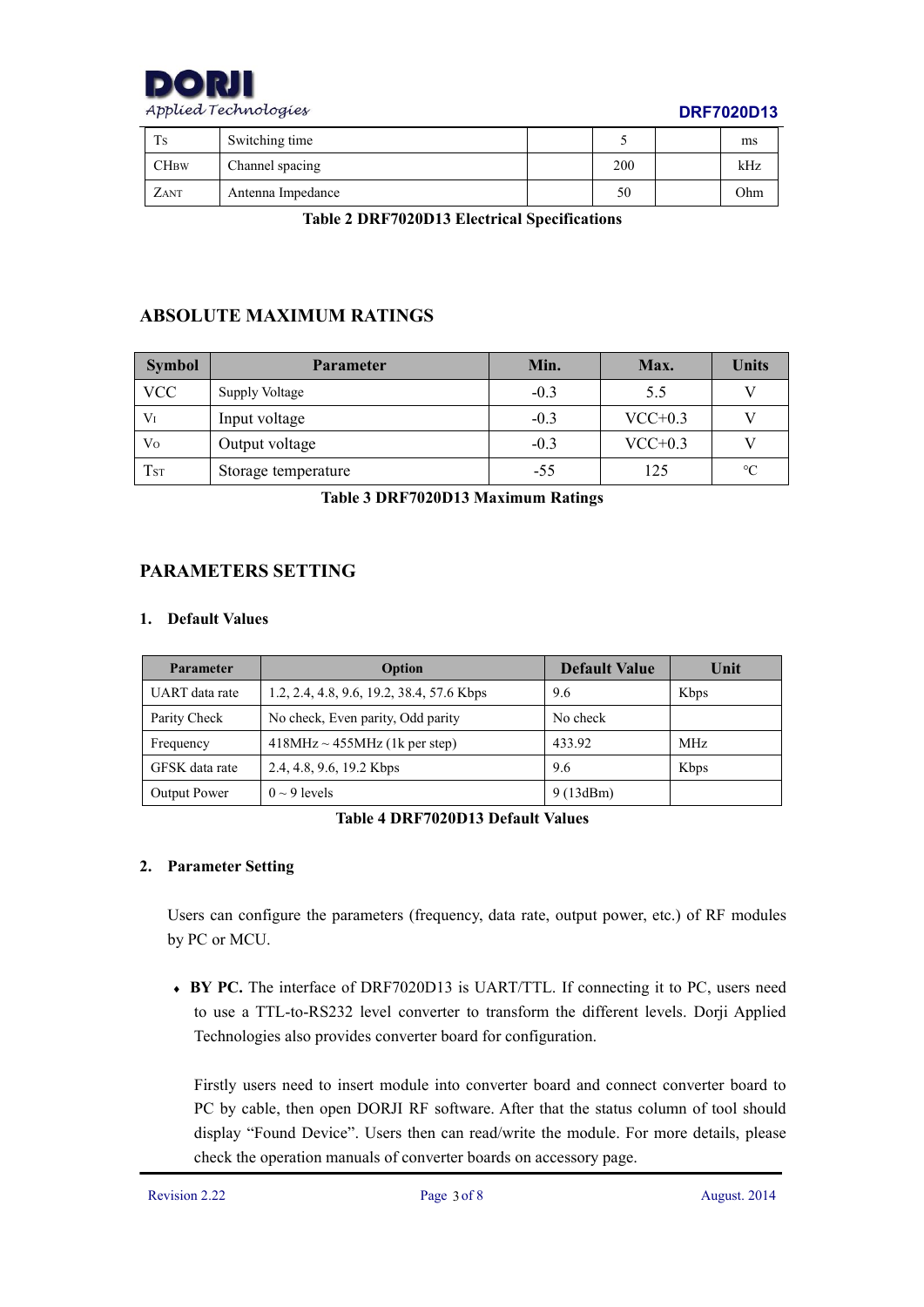

| <b>RF</b> Parameters |                                | Net Parameters                                |
|----------------------|--------------------------------|-----------------------------------------------|
| RF frequency         | 433.920<br><b>MHz</b>          | 12345<br>NET ID                               |
| <b>RF TRx</b> rate   | 9600bps<br>회                   | NODE ID 123456789087                          |
| <b>RF</b> Power      | 9 (MAX)                        | AUTO ADD1                                     |
| Series rate          | 9600bps<br>$\vert \cdot \vert$ | Series Parity Disable<br>$\blacktriangledown$ |
|                      |                                | AUTO Write Mode                               |
|                      |                                | Write W<br>Read R                             |

**Figure 1: DORJI RF TOOL**

 **BY MCU**. The module can work normally 50ms (T1) after powering on. When configuring the module, users need to switch the SET pin to low and the module then enters into setting mode after 1ms or more (T2). It will use 9600 bps (data rate) and no parity check as default format to communicate.



**Figure 2: Connecting Diagram**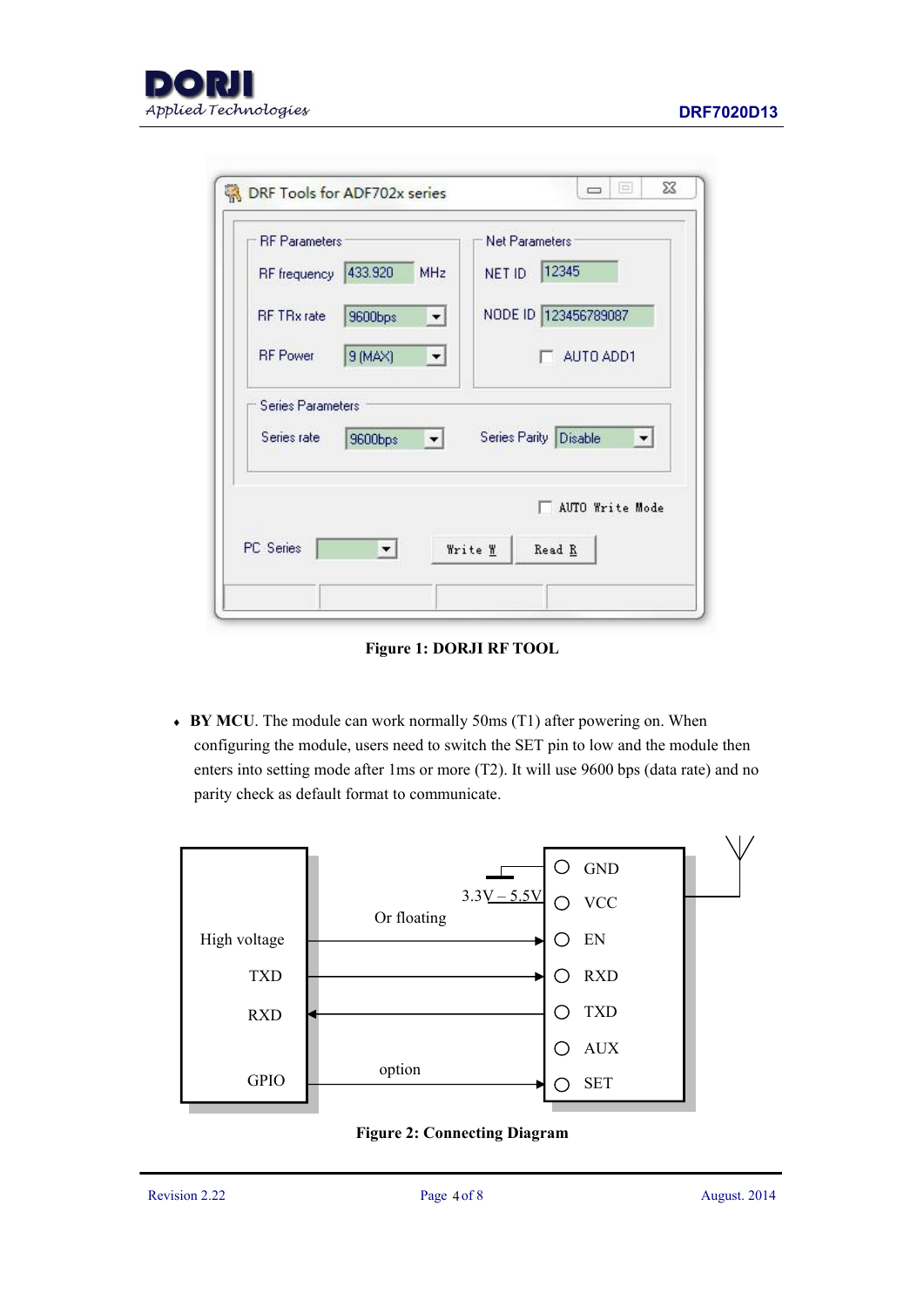When a command is sent to the module through the RXD pin, the module will send back response information by TXD pin in 200ms after it verifies the command is correct. When users check out the parameters are successfully set from the response information, the

SET pin can be set to high and the module will work with the new settings in 10ms (T4).<br>Please note that users only can send command once when the SET pin is configured to low. If users want to revise the parameters after a successful setting, users must configure SET pin to high and then set it into low in order to reconfigure the module. After 10ms (T4), the module will work with the new parameters.



**Figure 3: Timing Sequence for Setting Parameters**

The commands of DRF7020D13 are in ASCII format. The default configuring data rate is 9600 bps and no parity check is adopted. The command set include two commands: Read command and Write command.

- **Read command: RD**↙ *Response* (from *module*): PARA\_Freq\_DRFSK\_PouT\_DRIN\_Parity∠
- **Write command: WR\_ Freq\_DRFSK\_POUT\_DRIN\_Parity**↙ *Response (from module):* PARA\_Freq\_DRFSK\_Pout\_DRIN\_Parity∠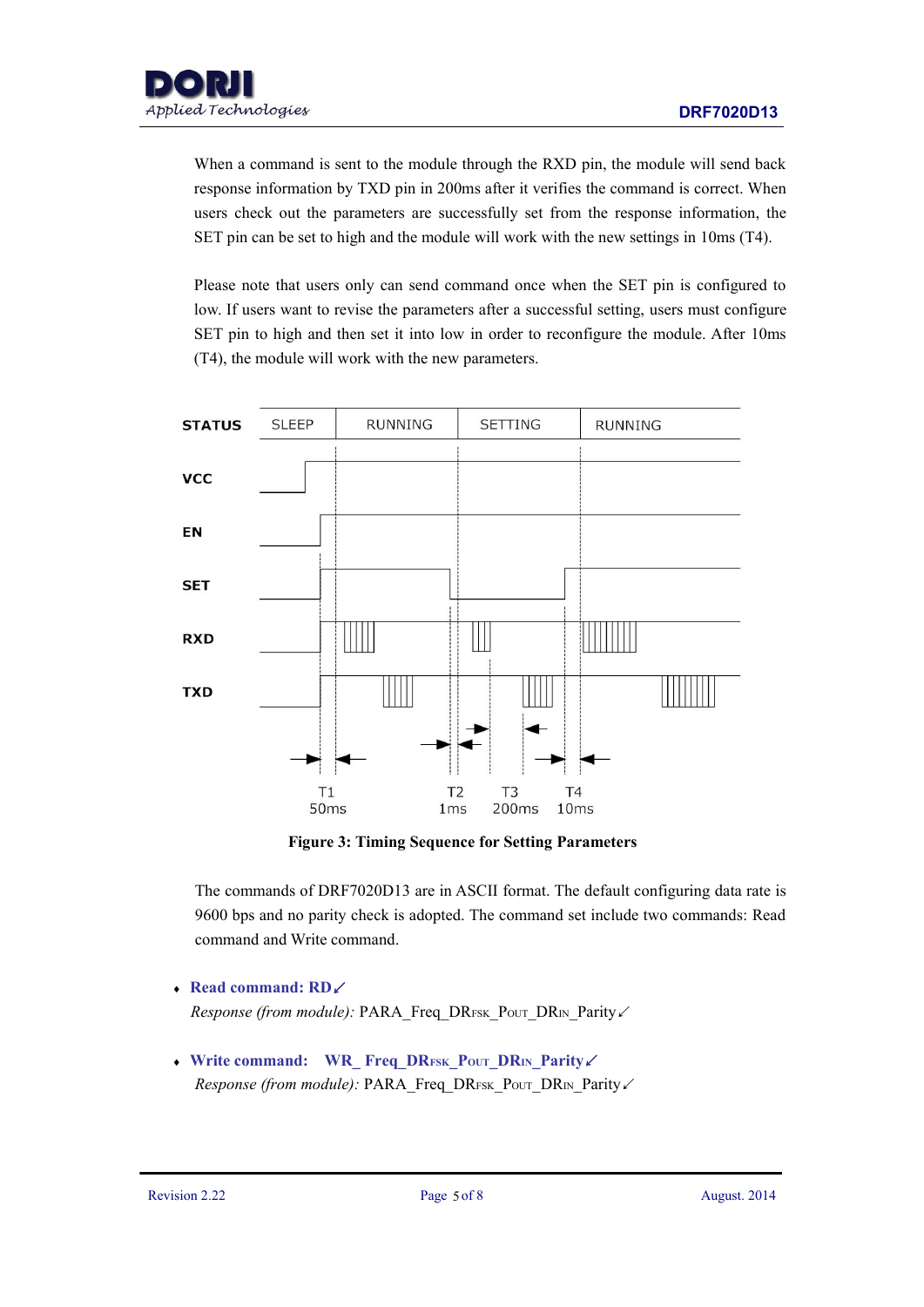

| <b>Parameter</b>        | Unit        | Length(Bytes) | <b>Explanation</b>                                  |  |
|-------------------------|-------------|---------------|-----------------------------------------------------|--|
| Freq.                   | KHz         | 6             | $433.92 MHz = 433920$                               |  |
| <b>DRFSK</b>            | <b>Kbps</b> |               | 2400, 4800, 9600, 19200 bps equal to 1, 2, 3, 4     |  |
| POUT                    | dB          |               | $0\sim9$ ; 0 refers to -1dBm and 9 for 13dBm        |  |
| <b>DR</b> <sub>IN</sub> | Kbps        |               | 1.2, 2.4, 4.8, 9.6, 19.2, 38.4, 57.6 equal to 0, 1, |  |
|                         |             |               | 2, 3, 4, 5, 6                                       |  |
| Parity                  |             |               | 0: No parity; 1: Even parity; 2: Odd parity         |  |

**Table 5 DRF7020D13 Parameter Coding**

E.g. If the user wants to set the module work at Freq (433.92MHz), DRFSK (9.6k bps), Pout (13  $dBm$ ),  $DR_{IN} (1.2K bps)$  and Parity (no parity), the command could be written as below:

| <b>Write Command:</b> | WR 433920 3 9 0 0∠                                                                |
|-----------------------|-----------------------------------------------------------------------------------|
|                       | Corresponding HEX code: 0x57,0x52,0x20,0x34,0x33,0x33,0x39,0x32,0x30,0x20,0x33,   |
|                       | $0x20,0x39,0x20,0x30,0x20,0x30,0x0D,0x0A$                                         |
| <b>Response:</b>      | PARA 433920 3 9 0 0 $\angle$                                                      |
|                       | Corresponding HEX code: $0x50,0x41,0x52,0x41,0x20,0x34,0x33,0x33,0x39,0x32,0x30,$ |
|                       | $0x20,0x33,0x20,0x39,0x20,0x30,0x20,0x30,0x0D,0x0A$                               |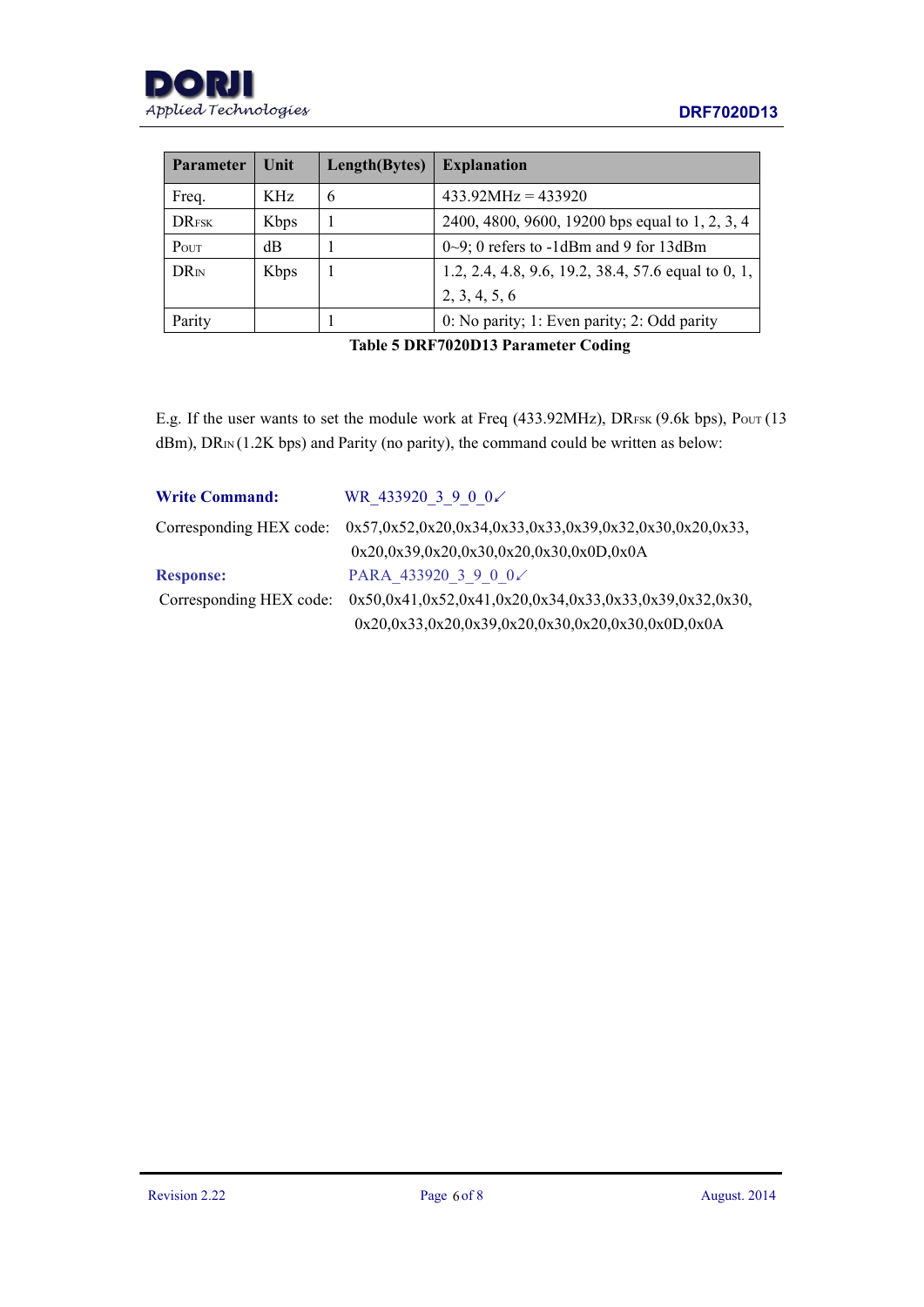

# **MECHANICAL DATA**



**Figure 4: Mechanical Dimensions**

## **Ordering Information**

### **DRF 7020 D 13 — 043 A**

① ② ③ ④ ⑤ ⑥

| <b>Num</b>     | Meaning<br><b>Symbol</b> |                                |
|----------------|--------------------------|--------------------------------|
| $\circled{1}$  | RF module                | RF GFSK module                 |
| $\circled{2}$  | IC Type                  | ADF7020                        |
| $\circled{3}$  | Module Function          | Data transmission              |
| $\circled{4}$  | Power                    | 13dBm output power             |
| $\circledS$    | Freq. Band               | 043: 433MHz                    |
| $\circledcirc$ | Package                  | DIP package with SMA connector |

**Table 6 Ordering Information**